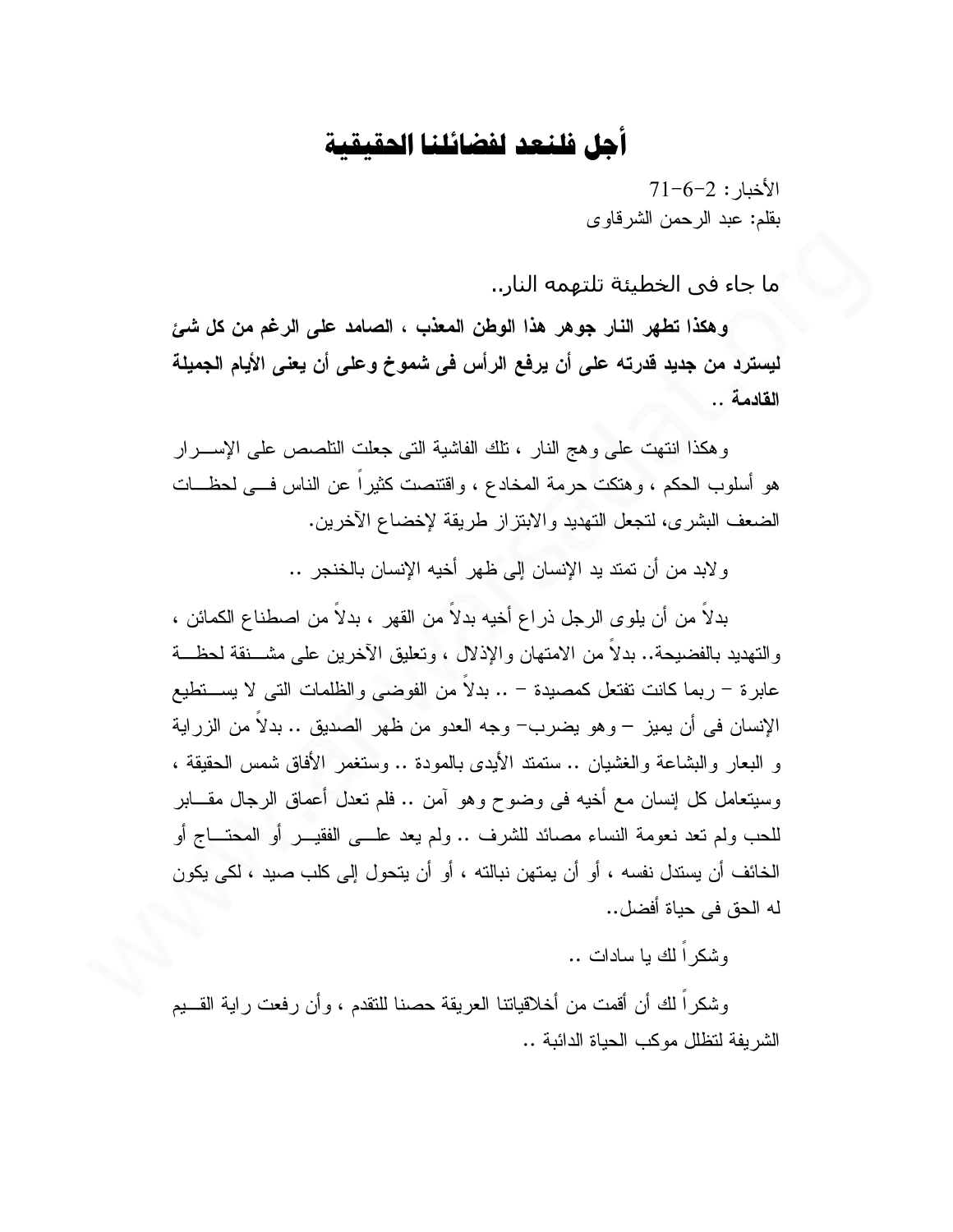كان في وسمك أن نترك هذه المصالح نتسرب ، وكلها وصـــمات عـــار للــــذين تأمروا عليك..

أن الفضائح التي سجلنها الأشرطة في دولة الأوكار التي سقطت ، كانت لوضح أي نوع من الرجال والنساء كان يعتمد عليه المتأمرون .. كانت نبين أي تمزق وانحلا وفوضي .. أي مجتمع ساقط ، كانت نتنفس فيه العصابة..

كانت هذه الأشرطة – لو أن ما فيها قد أذيع – جديرة بأن تسقط إلى الأبد مئات الرجال والنساء ، ونهنك الحياة الخاصة المجتمع غريب عنا، ونجعل أبناءهم يعيثىــــون منقلبي الظهور بوطأة ذلك العار .

ولكنك رفضت مستلهما مثلا أخرى جليلة للتعامل مع الأعداء والأصدقاء علسى السواءِ .

وهذا كله جديد .. جديد في أسلوب النعامل نقدمه ثورة مايو ..

كانت العصابة المتأمر ة تتصيد الأخطاء وبوقع على واحد منهم أخاه في كمين ، ويستولـى عليه ويمتلكه إلـى الأبد من خلال النـهديد بفضـائـح ومـهازل سـجلنـها الشرائط.

ولكن ثورة مايو نرسى فيما أخرى لمصر ، مستلهمة نبالة هذا الشـــعب وهـــي نهزِم بنقواها الورعة ، فجور العصابات.

فلنكن أخلاقيات ثورة مايو ٍ هي دستور ٍ في التعامل اليومي..

فليتعظ انباع صناع الفضائح وأبطال الأوكار .. وليعرف كل الناس ، وأن الحياة القيم الشريفة الغالية لبعض الوقت ، لم يكن نابعاً من طبيعة هذا الشـــعب أو نقائصــــه ، وإنما كان قدراً هاشماً فرضته على مجتمعاً أساليب شاذة لعصابة الفت حيساة الشسذوذ والانفصال عن الشعب وفهمت الحكم سيطرة ، وعرفت السياسة إرهابا وقمعا وإذلالا.

إن ما شاهدناه وما كان يمز في القلوب الطاهر ة . ولم يكن إلا ظاهر ة عارضة في ا حياة شعبنا .. وتحدث في كل المجتمعات حين تعتز ل جماعة حاكمـــة وســـط الصــــدق والكبرياء وتعتصم بقلاع السلطة لتستبد وتنحكم ، وفي يدها كل وسائل القمع والإرهاب وتكبيل حريات الشعب.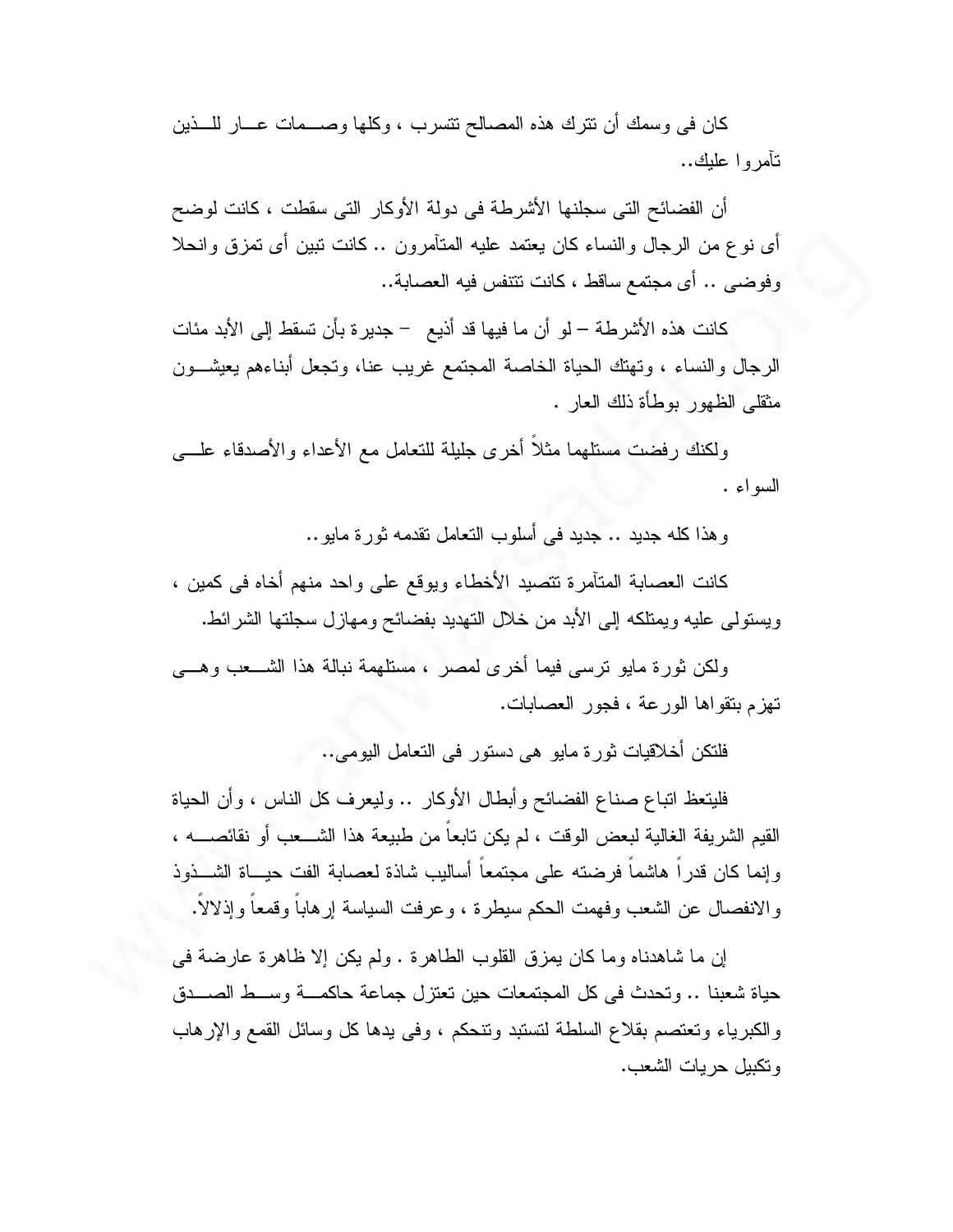إن هذا يحدث في كل مجتمع ما أتمسك يا وطني لأن هذا حدث لــك أيضــــاً .. ولكنها أخلاقيات العصابات حين نتسلط العصابات .. إنها نخلق لنفسها ، مجتمعا صغير ا شاذاً ، و غريباً ، موصوماً .. تحسب أنه هو الشعب ..

ولكن الشعب نفسه بظل بعبداً عن هذا العار كله .. ر افضاً صامداً بشاهد وبقتات بالصبر .. ويعتصم بفضائله حتى يجئ الوقت .!!.وقد جاء الوقت في آخر الأمـــر فـــي 14 مابو سنة 1971 وشكراً لك با ثورة مابو .

ولقد طهرت وجه الوطن من هذه الوصمة .. ليقف كل المواطنين فسي شـــموخ معتزين بأنهم رفضوا العار وانتصروا عليه ، واستعادوا حقهم المشـــروع فـــي الحيـــاة الشر ىفة...

و هكذا يقف جنودنا على الجبهة شامخين يصنعون في طمأنينة فجر النحرير .

و هكذا يقف كل مواطن في موقعة يقدم عمله لهذا الوطن ، وفي أعماقه إحســـاس بالآباء واعتزاز حقيقي بالانتماء إلى وطن تحكمه القيم الشريفة .. وأخلاقياته الأصبلة..

ولكيلاً نماني من ثقل هذا الغاز بعد ، لكيلا تستطيع أمثال هـــذه العصــــابات أن نتسلل إلى السلطة إبداء فلابد لثورة مايو من أن نتسلح بالبقظة الدائمة.

الحرية كل الحرية للشعب و هكذا لا تستطيع عصابة أن تتسلل الحرية كل الحرية للشعب وهكذا لا نتحول مواقع السلطة إلى أوكار ، بل نصبح عنابر للشعب في ضـــوء النهار ..

و هذا كله جديد .. جديد في أسلوب التعامل تقدمه ثور ة مايو ..

كانت العصابة المتأمرة تتصيد الأخطاء ويوقع كل واحد منهم أخاه في كمــــين ، ويستولَّى عليه ويمتلكه إلى الأبد من خلال النهديد بفضائح و مباذل سجلتها الشرائط.

ولكن ثورة مايو نرسبي فيما أخرى لمصر، مستلهمة نبالة هذا الشـــعب، وهــــي ا تهزم بنقواها الورعة، فجور العصابات.

فلتكن أخلاقيات ثور ة مايو هي دستور ياً في التعامل اليو مي!.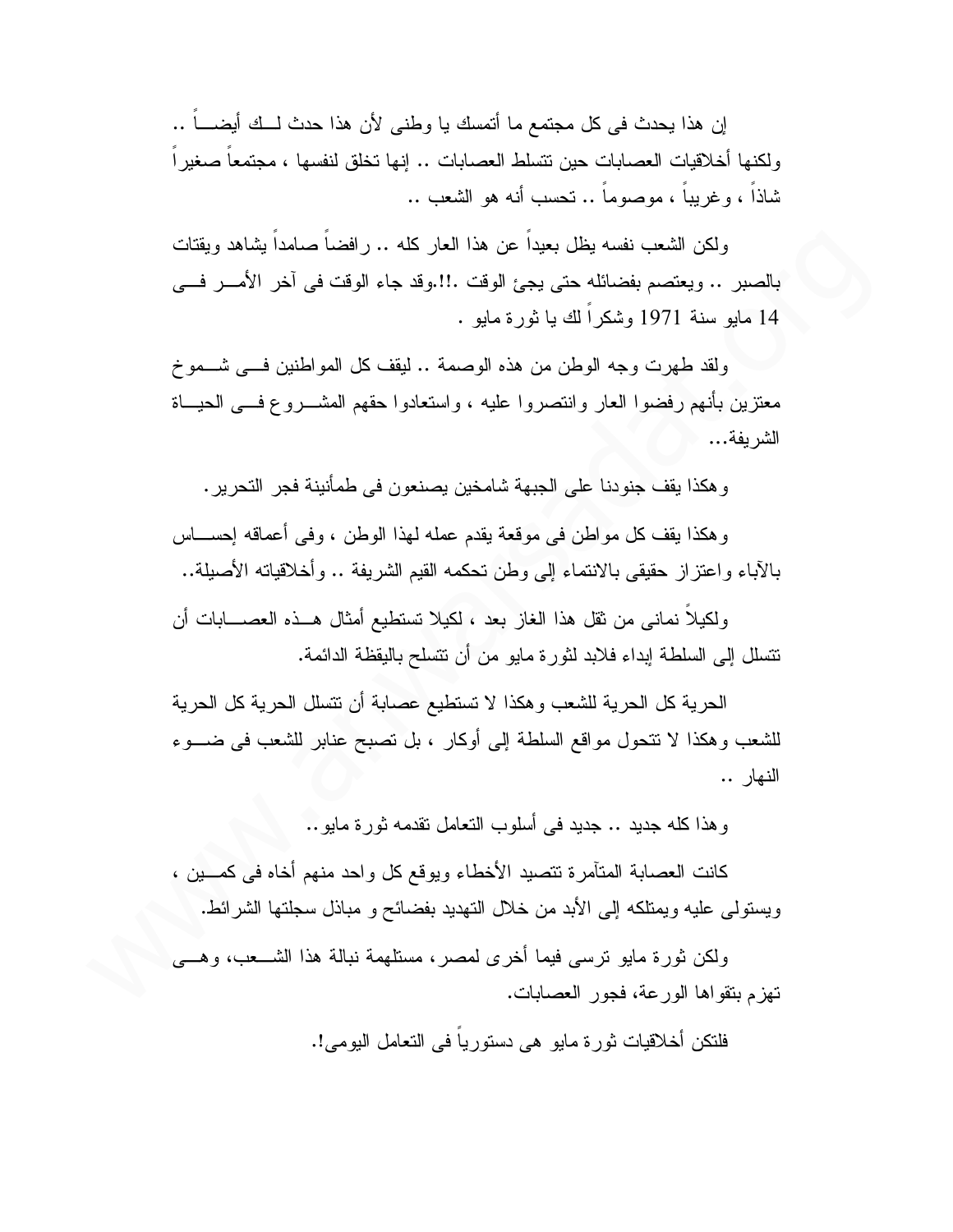فليتعظ اتباع صناع الفضائح و أبطال الأوكار .. وليعرف كل الناس ، أن الحيساة ليست ماخور .. وأن انهيار بعض القيم الشريفة الغالية لبعض الوقت، ولم يكن نابعاً من طبيعة هذا الشعب أو نقائصه ، وإنما كان قدر غاشما فرضته على مجتمعنا أساليب شاذة لعصابة ألفت حياة الشذوذ والانفصال في الشعب وفهمت الحكــم ســـبطرة . وعرفــت السباسة إر هاباً وقمعاً وإذلالاً ..

أن ما شاهدناه . وما كان يمز ق القلوب الظاهر ة . لم يكن إلا ظاهر ة عار ضة في حياة شعبنا .. تحدث في كل المجتمعات حين تعتزل جماعة حاكمـــة وســط الصـــاف والكبرياء وتعتصم بقلاع السلطة لتستبد العصابات .. أنها تخلق لنفسها مجتمعاً صــــغيراً شاذاً .. وغريباً ، موصوماً .. نحسب أنه هو الشعب ..

ولكن الشعب نفسه بظل بعيداً عن هذا العار كله .. رافضاً صامداً بِشاهد وبِقتات بالصبر .. ويعتصم بفضائله حتى يجئ الوقت..!.. وقد جاء الوقت في آخر الأمر فسي 14 مابو سنة 1971 وشكراً لك با ثورة مابو .

.. لقد ظهرت وجه الوطن في هذه الوصمة .. ليقف كل المواطنين في شــموخ معتزين بأنهم رفضوا الفساد وانتصروا عليه ، واستعادوا حقهم المشروع فسي الحيساة الشريفة شامخين يصنعون في طمأنينة فجر التحرير ..

وهكذا يقف كل مواطن في موقعة يقدم عمله لهذا الوطن ، وفي أعماقه إحســـاس بالأباء واعتزاز حقيقي بالانتماء إلى وطن تحكمه القيم الشريفة .. وأخلاقياته الأصلية ..

ولكيلا تعاني في نقل هذا العار بعد ، لكيلا تستطيع أمثال هــذه العصـــابات أن تتسلل في السلطة ابداء فلا بد لثورة مايو من أن تتسلح باليقظة الدائمة.. ا

الحرية كل الحرية للشعب .. وهكذا لا تستطيع عصابة أن تتسلل ..

الحرية كل الحرية للشعب وهكذا لا لتحول مواقع السلطة إلى أوكار ، بل تصبح منابر للشعب في ضوء النهار ..

الحرية كل الحرية للشعب .. وهكذا لا يعتقل إنسان بـــلا جريمـــة .. ويصـــبح القانون هو ما يحدد العلاقة بين المواطنين والسلطة .. الحرية كل الحريسة للشـــعب ..